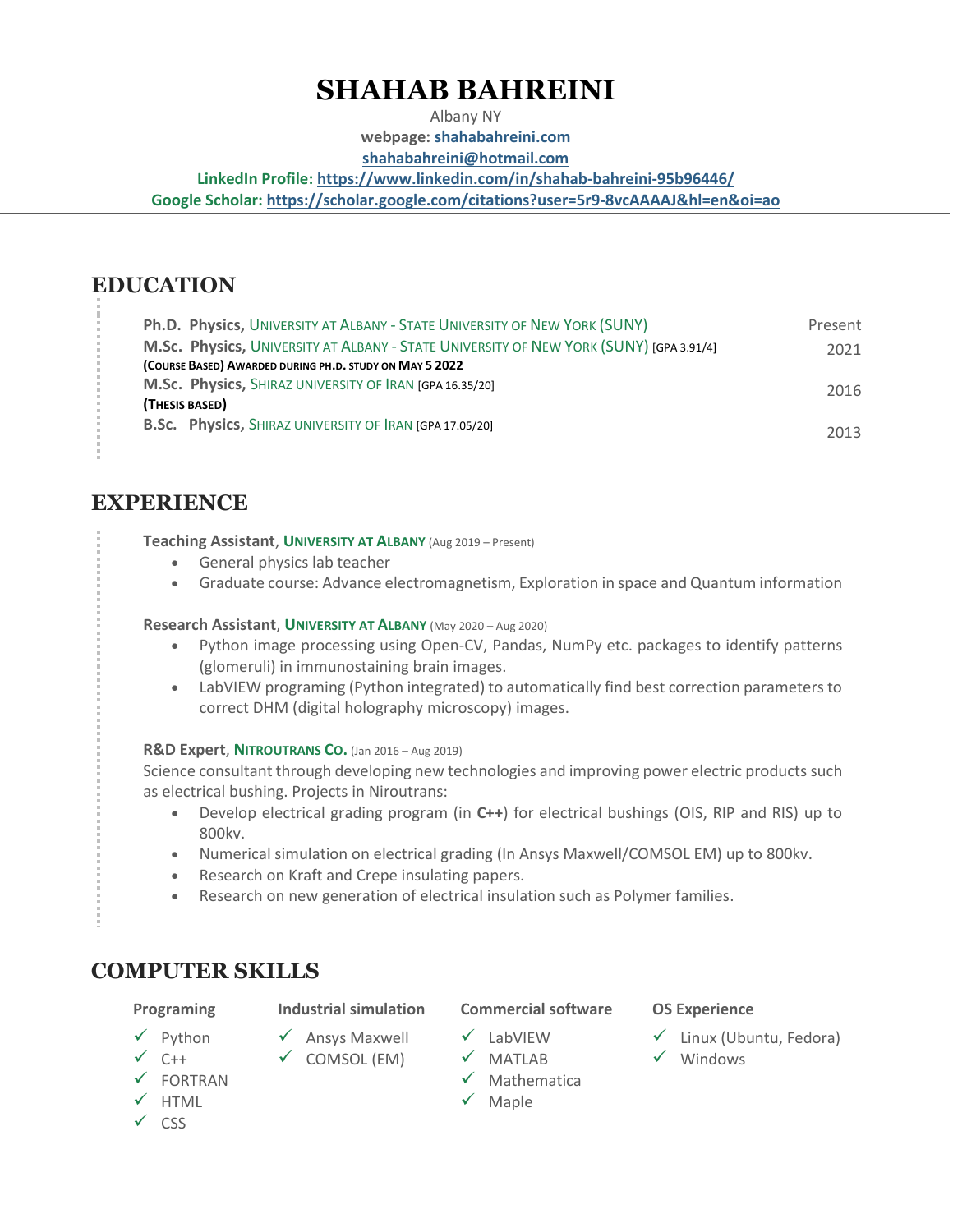## **PROJECTS**

### **Programing**

- 1. Develop a LabVIEW/Python program for DHM (digital holography microscopy) imaging. In this project a Python scripts were integrated into a LabVIEW program. This was done by Open-CV, NumPy, Pandas and several other Python packages to analyze real-time/offline images and find the best correction parameters to compensate optical disorder and unwanted curvatures. The goal was to make all steps to be done automatically without user interference.
- 2. Image processing with Python to finding patterns in immunostaining mouse brain images to find all neural glomeruli network and analyze their properties such as size, population, and color compositions.
- 3. C++ electrical grading design for electrical bushings for high voltages (several kV) applications. This was done with numerical solving electric field in three dimensions for cylindrical shape of electrical bushings. The program generates grading table for electrical insulation and its capacity as well. Also, a Python script asn an output to feed Ansys Maxwell software in order to be able visually simulate the electromagtic fields. All boundary conditions and material types are included in the output scripts. So, just need to import and run it in Ansys Maxwell and finalize the design without any prior programming or electromagnetic knowledge.
- 4. Arduino setup to communicate with Python in Linux and windows operating systems. The Python script grab contexts from designated webpage and send the data to Arduino to display on LCD and trigger other sensors such as light sensor, sound sensor, 3-axis accelerometer etc.

### **Web Designing**

- 1. Niroutrans company webpage WordPress [\(http://ntc.co.ir/\)](http://ntc.co.ir/)
- 2. Microbiology lab webpage in University at Albany WordPress [\(https://microbiolab.org](https://microbiolab.org/))
- 3. Cosmetic beauty online shop PrestaShop

### **Experimental**

- 1. Setup "Terahertz quasi time domain spectroscopy" University at Albany
- 2. Raman Spectroscopy University at Albany
- 3. Resin Casting and producing RIS bushing prototype with polymer insulators Niroutrans Co.

## **PUBLICATIONS AND TALKS**

➢ **(2021)** Automated quantification of vomeronasal glomeruli number, size, and color composition after immunofluorescent staining

Chemical senses 46 (**[link](https://doi.org/10.1093/chemse/bjab039)**)

➢ **(2021)** Iron-binding cellular profile of transferrin using label-free Raman hyperspectral imaging and singular value decomposition (SVD)

Free Radical Biology and Medicine, Volume 169, June 2021, Pages 416-424 (**[link](https://doi.org/10.1016/j.freeradbiomed.2021.04.030)**)

➢ **(2020)** Comparative phase imaging of live cells by digital holographic microscopy and transport of intensity equation methods

Optics express 28 (5), 6123-6133 (**[link](https://doi.org/10.1364/OE.385854)**)

- ➢ **(2020)** Application of image processing to glomeruli analysis Oral presentation – PASCAL 2020 conference (University at Albany) ➢ **(2017)** Criticality in natural systems and human
- Oral presentation VII GEFENOL Summer School on Statistical Physics of Complex Systems (IFISC) (**[link](https://www.ai-sf.it/dbicps/documents/AbstractBooklet.pdf)**)
- ➢ **(2016)** Scale-free neuronal avalanches in the dHAN model Poster Presentation in Annual Physics Conference of Iran (**[link](https://www.psi.ir/farsi.asp?page=physics95)** – Section P592)
- ➢ **(2014)** Introduction to complex Systems and its application to the brain Oral presentation - Heidelberg University-Germany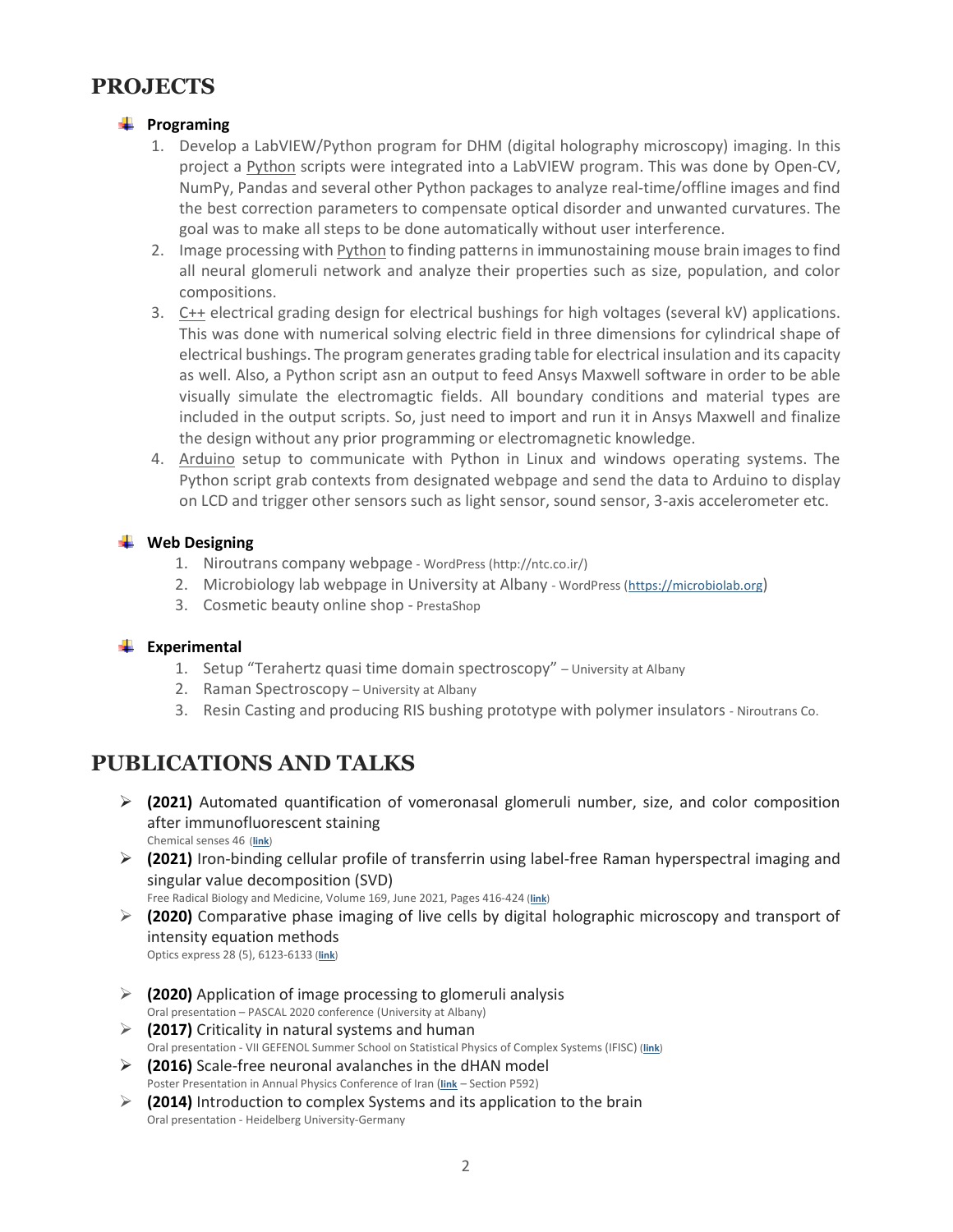## **SEMINAR ATTENDANCE**

▶ 2nd Interdisciplinary Seminar in Brain and Cognition Shiraz University, Shiraz, Iran (2016) ➢ 3rd Workshop in Computational Neuroscience Babol Noshirvani University of Technology, Babol, Iran (2016) ➢ Computational Neuroscience Workshop Shiraz University, Shiraz, Iran (2015) ➢ Second Spring Interdisciplinary School for Nanotechnology Science Shiraz University, Shiraz, Iran (2014)  $\triangleright$  18th school of physics in Zanjan Institute for Advanced Studies in Basic Sciences IASBS, Zanjan, Iran (2013) ➢ Interdisciplinary Conference on Brain and Neuroscience Shiraz University of Medical Science, Shiraz, Iran (2013)

## **Research and Development activities in NirouTrans Co.**

Our mission in the R&D department of Niroutrans Company is to figure out best electrical and mechanical designs for special orders and develop new technologies in order to increase stability and make our products more affordable alongside with improving qualities. Niroutrans Company produces power electrical instrumental transformers (PT/CT), electrical bushings, breakers etc.

As a scientific consultor, I have proposed different solutions in mechanical and electrical problems for troubleshooting activities. Besides, during the last 2 years I have seriously involved in a wide variety of projects such as RIS electrical bushing technology. We (scientist members of R&D) start this project in order to satisfy our passion for research then the RIS (Resin impregnated synthetic) tended to be started. In this project, we struggled to design some grading systems to optimize electric field stress on products. Moreover, choosing the best polymer materials to fulfill our needs was a challenging scientific activity. I have used all of my electrodynamical knowledge to simulate electrical field by using C++ in order to numerically solve EM fields in environment. The program result is a Python script to feed Ansys Maxwell simulation software and visualize EM fields. The figure shows my primary try to simulate equipotential lines around the product.



I also engaged to magnetic field control of products, the structure of current and voltage transformer, optical generation of current transformers, resin, and other dielectric materials such as special crepe and kraft papers properties and a wide range of medium and high voltage products in details. My experiences in industrial research activities made me attracted to different areas of physics and I have learned that all part of the physics is outbreaking when you go further and deeper inside.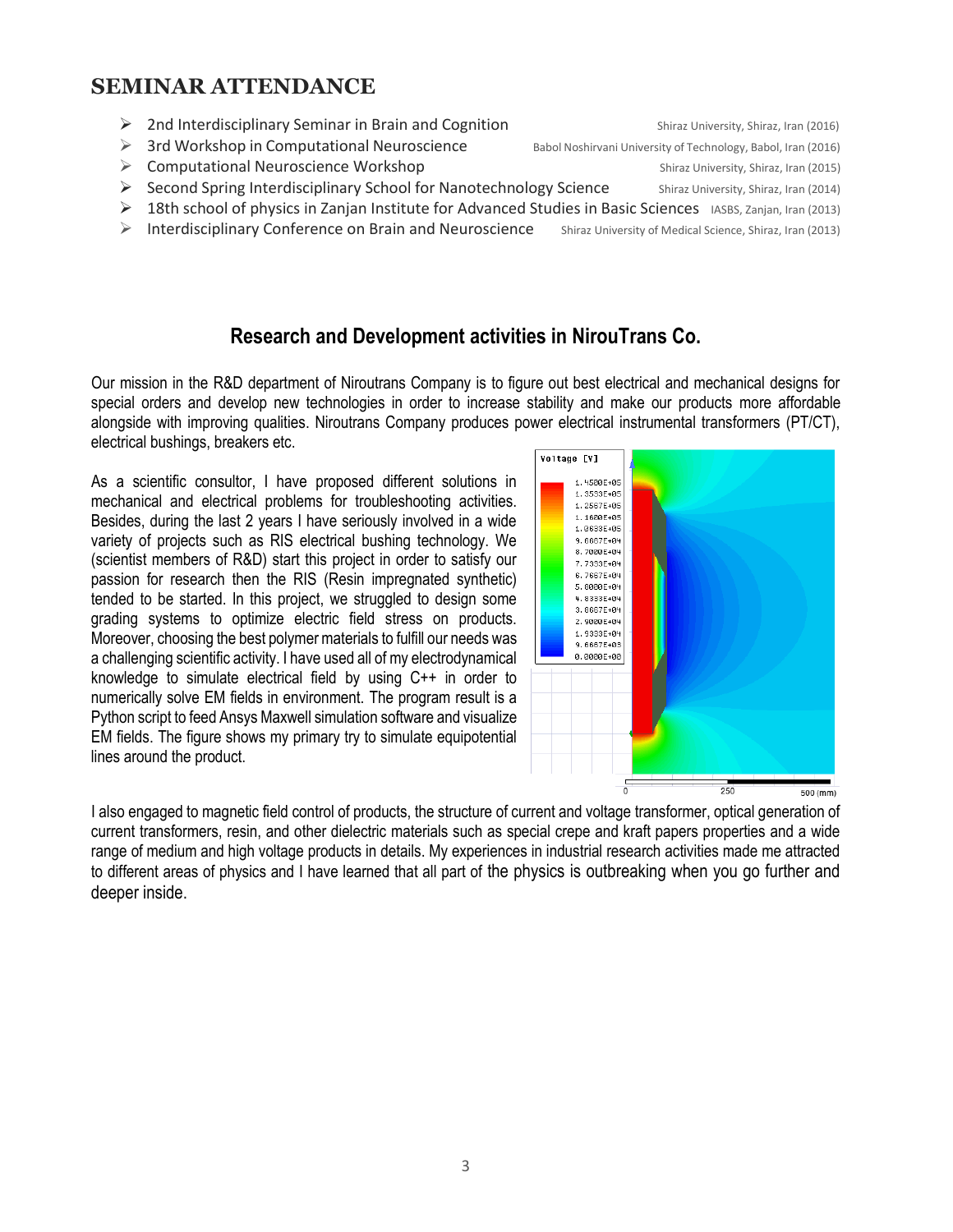## **Image processing application to identify Glomeruli (UAlbany)**

Glomeruli are neuropil rich regions of the olfactory bulbs where the axons of olfactory/vomeronasal neurons and dendrites form synaptic connections. The organization of axons and the glomeruli they innervate largely relies on the type of olfactory receptor gene expressed by individual neurons in the main olfactory system, as olfactory sensory neurons (OSNs) expressing the same receptor innervate one or two glomeruli. However, in the accessory olfactory system, vomeronasal sensory neurons (VSNs) expressing the same receptor can innervate up to 30 different glomeruli in the accessory olfactory bulb (AOB). How these neurons choose their postsynaptic target is largely unknown.

Multiple genetic mutants that disrupting genes expressed in the vomeronasal organ demonstrate aberrant formation and organization of the AOB, including fewer but larger glomeruli. Interestingly, two cell

surface molecules, Kirrel2 and Kirrel3, have been indicated to play a critical role in the organization of axons into glomeruli in the AOB. In an attempt to understand if cell surface molecules change in response to various genetic insults, we immunostained for the presynaptic marker vesicular glutamate transporter-2 (VGluT2) and the cell surface molecules Kirrel2 and Kirrel3 in control and mutant animals.

Analyzing the properties of stimulated glomeruli leads to quantitative distinction between control and mutant animals. Conventionally, these regions are identified by human on a flattened



*Figure 1, a section of an anterior AOB with three channels, Blue = DAPI/Nuclei counterstain; Red = BS-Lectin; Green = Olfactory marker protein*

3D image into a plan along x-y axis. However manually recognition these patterns even by image experts are not result in the same shapes. Eye sensitivity, personal preferences or all prior experiences lead to a bias selection.

Based on these premised we asked if we develop an unbiased tool which is able to identify patterns of glomerular structures to avoid biases. Shortening process time for a large set of images is another goal as well.

To achieve these goals, by embedding OpenCV library into a python script we able to look for these particular shapes in stacked multichannel images and extracts their properties such as size, color composition and population. Adaptive thresholding is crucial to turn the image into a binary environment and detecting contours which led into glomeruli detection in this case. We also examined the program sensitivity to adaptive block size thresholding by setting three different blocks. Additionally, we show how noise removal plays a critical rule here by limiting size of detected objects in image. Also to increase efficiency of batch processing, "multiprocessing" Python package was used as well.



*Figure 2, Portion of a Kirrel3 sample map and detected glomeruli (Program vs Manual)*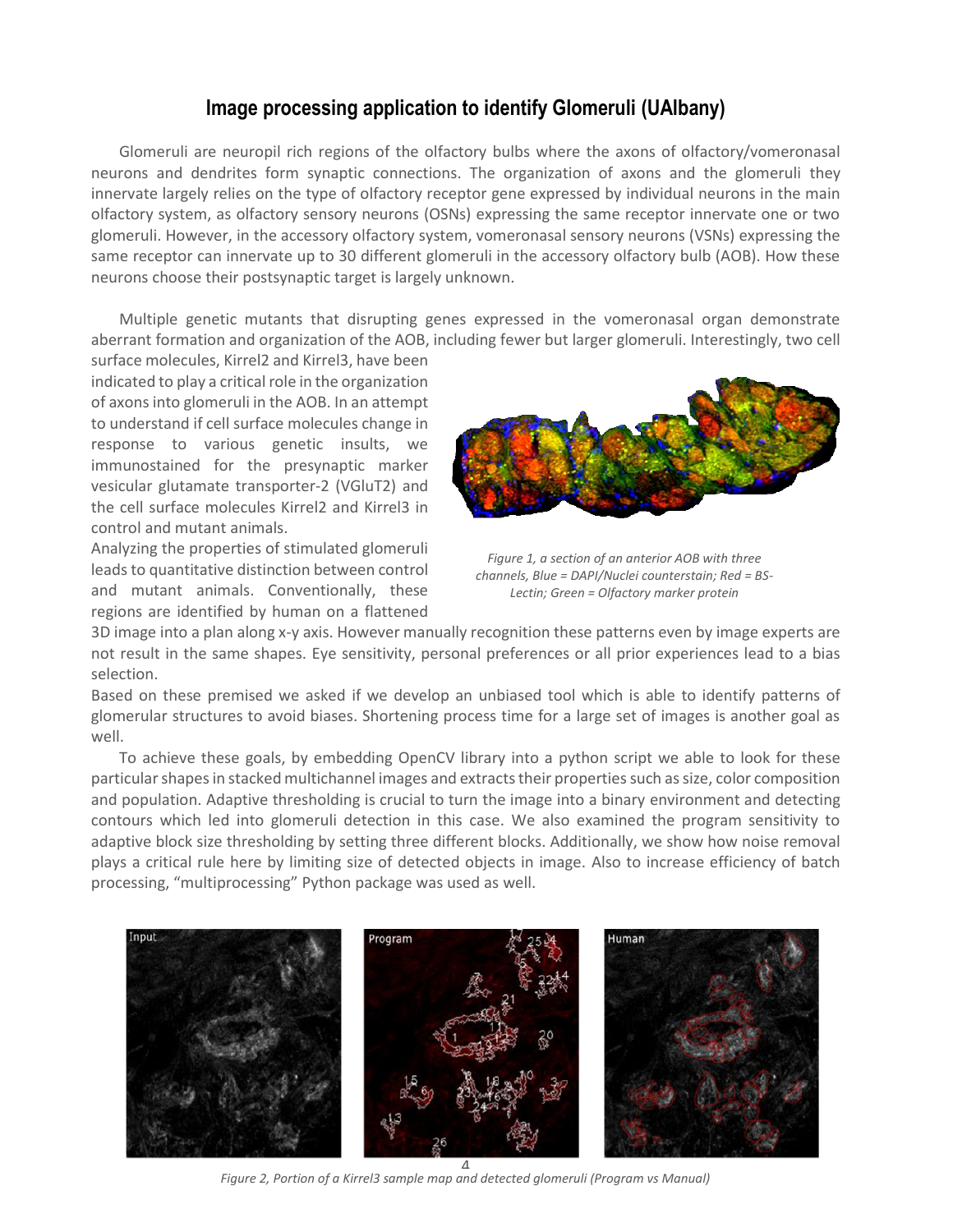